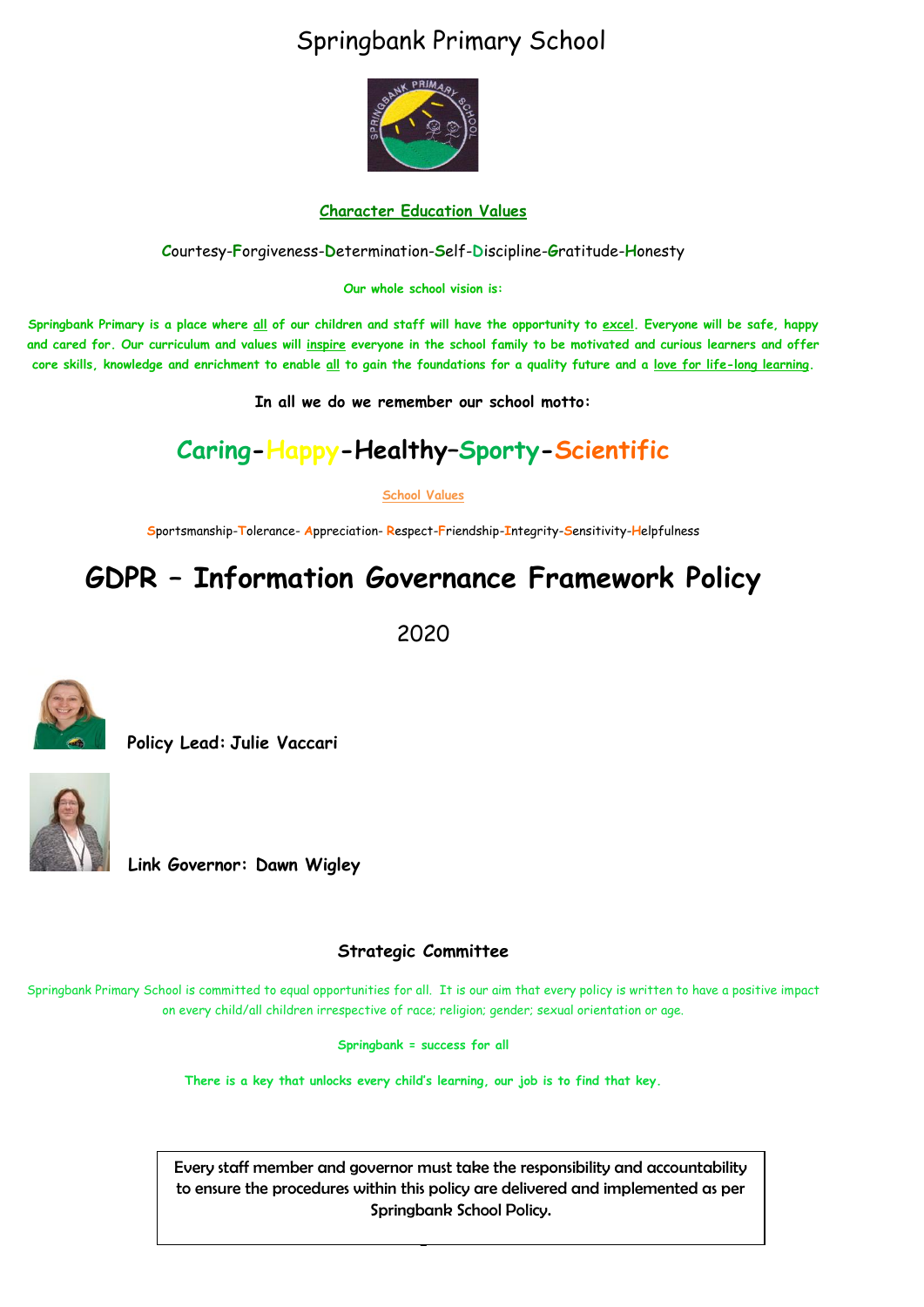# **Information Governance Framework Policy**

Supporting effective corporate management of Information Governance activities

Policy points are numbered. The numbering corresponds to explanations of 'why?' and 'how?' for each point further down the page.

#### **What must I do?**

- 1. *MUST*: All employees must **comply** with all Information Policies.
- 2. *MUST*: All employees must successfully complete relevant **training** in Information Governance key messages annually.
- 3. *MUST*: All **managers** must ensure that employees under their management are complying with our policies and any agreed exceptions.
- 4. *MUST*: We must ensure that the **roles** of Data Protection Officer (DPO) and Senior Information Risk Owner (SIRO) are in place.
- 5. *MUST*: We must ensure that an Information Governance Strategy is in place.
- 6. *MUST*: We must undertake annual **reviews** of the IG Strategy, all Information Policies and Information Risks.
- 7. *MUST*: Any **exceptions** to Information Policies must be risk assessed and approved.

#### **Why must I do it?**

- 1. This is to ensure that the Organisation remains compliant with Information law and provides assurance to the public over secure practices.
- 2. This is to ensure that ECC can be certain that staff have been told the correct messages about how to handle data securely, and that we can evidence this to our regulators, partners and the public to give them confidence that we are suitable custodians of their data.
- 3. Managers have a key role in ensuring any policy is being implemented appropriately.
- 4. The DPO role is a statutory requirement and the SIRO is best practice.
- 5. Strategies are only effective when they meet the demands of the law and enable employees to achieve compliance in a practical way. It is therefore vital that our strategy reflects the current legal requirements and helps guide employees in a clear way to meet those requirements. The Strategy must therefore be regularly reviewed to ensure it is fit for purpose.
- 6. Policies are only effective when they meet the demands of the law and enable employees to achieve complian  $\epsilon_{\text{very staff member and governor must}}$  and that our policies reflect the current legal requirement  $\mathbf{r}_{\mathbf{a}}$  take the responsibility and  $\mathbf{r}_{\mathbf{a}}$  way to meet those requirements. Policy and Risk Management must therefore be regularly reviewed to ensure they are fit for purpose. take the responsibility and
- 7. We need to monitor and control the risks created by allowing exceptions to policy.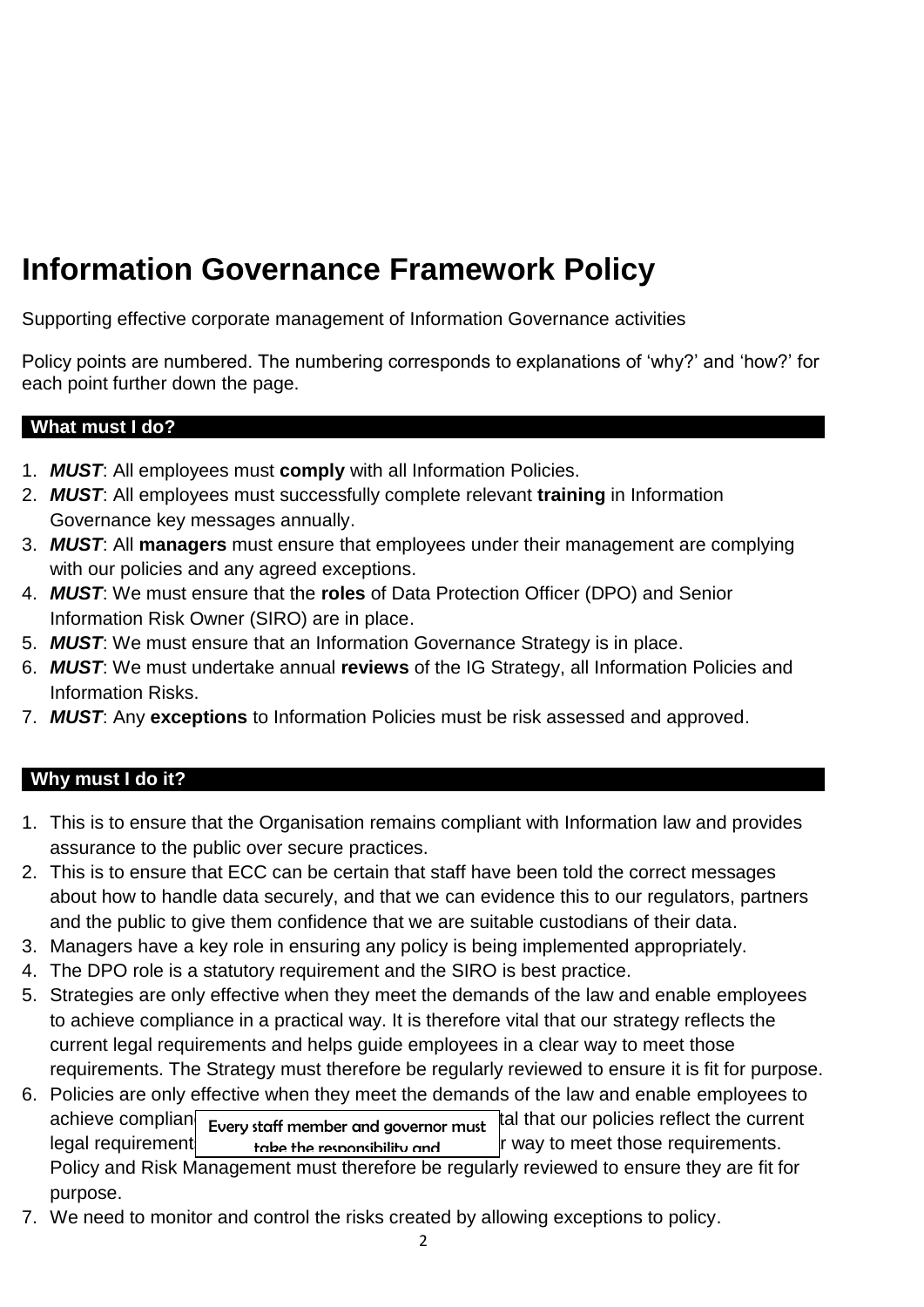#### **How must I do it?**

- 1. By reading the Information Policies, by attending and completing relevant training, by seeking clarification of policy from managers when unsure.
- 2. By attending face-to-face training or completing elearning that has been designated as mandatory for your role.
- 3. Ensure employees are instructed appropriately (through both Induction and Refresher training) on how to securely manage the data they have access to in their roles. Ensure employees have completed relevant formal training (for systems they use, and compulsory E-Learning). Use team meetings to discuss information policy issues. Where there is uncertainty over correct procedure, seek advice for clarification.
- 4. Appoint new employees or add responsibilities to existing roles. Ensure that the responsibilities of the roles are fully documented and that the role holders have sufficient resource and training to fulfil their roles.
- 5. A Strategy should be approved by the Leadership Team and annual reviews should be made against its progress, reported to the Leadership Team and the Strategy should be amended if required.
- 6. Policy and Risk reviews should be undertaken annually and approved by the Leadership Team.
- 7. By recording approved exceptions in such a way as to be able to report on all current instances; showing who and what the exception is for, why it was granted, when the exception approval period comes to an end and who supported and approved the exception. Assessment of a request for an exception must be done by receiving an approval and acceptance of risk by the Senior Information Risk Owner (SIRO) or a delegated role.

#### **What if I need to do something against the policy?**

If you believe you have a valid business reason for an exception to these policy points, having read and understood the reasons why they are in place, please raise a formal request by Miss Sara Dunn DPO.

#### **Document Control**

| Version:       | 1                |
|----------------|------------------|
| Date approved: | <b>July 2018</b> |
| Approved by:   | Governing Board  |
| Next review:   | <b>July 2019</b> |